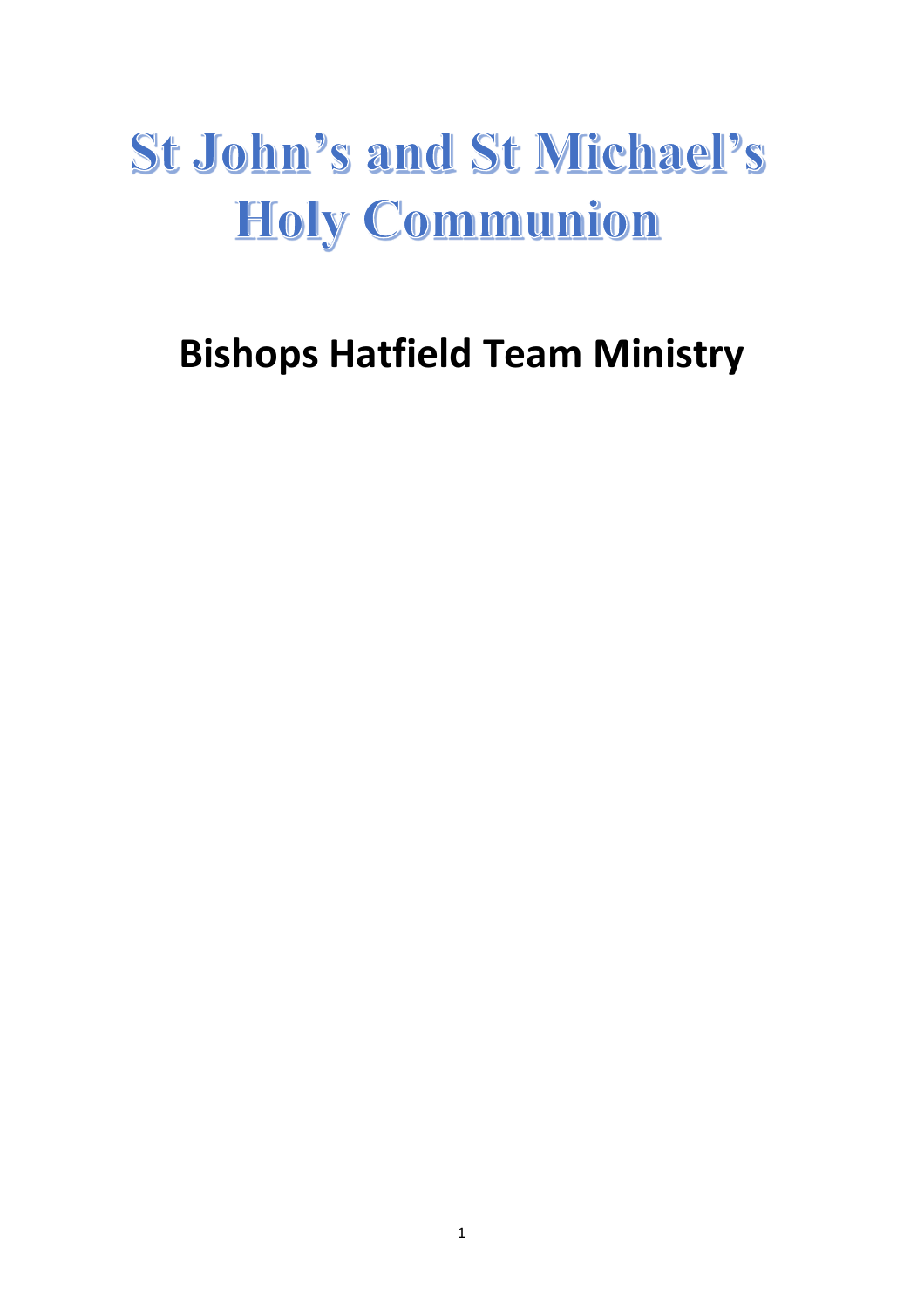# **Holy Communion**

## *Welcome*

## *Hymn*

## *The Greeting*

In the name of the Father, and of the Son, and of the Holy Spirit. **Amen.**

The Lord be with you **and also with you**.

## *Prayer of Preparation*

**Almighty God, to whom all hearts are open, all desires known, and from whom no secrets are hidden: cleanse the thoughts of our hearts by the inspiration of your Holy Spirit, that we may perfectly love you, and worthily magnify your holy name; through Christ our Lord. Amen.**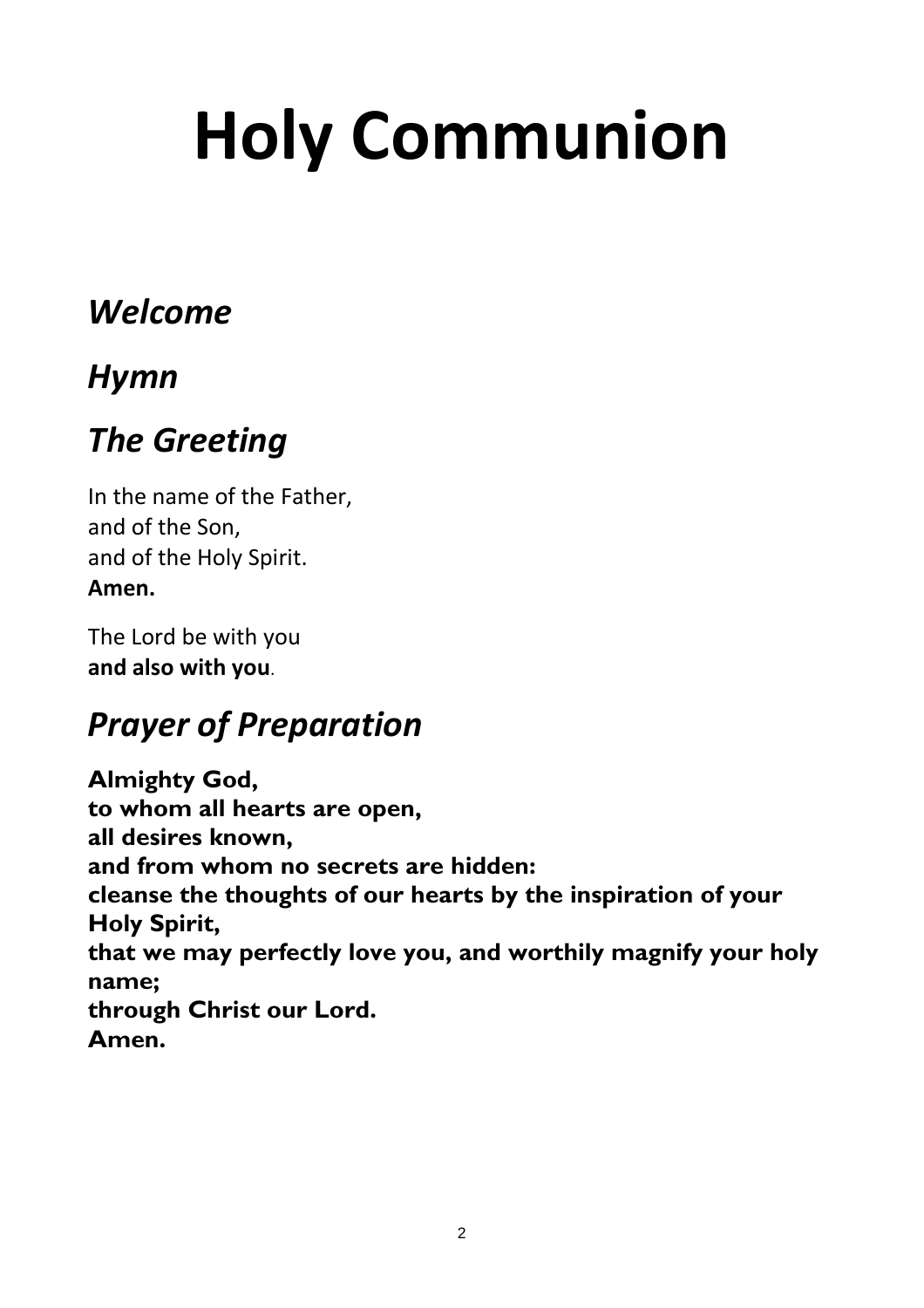## *Prayers of Penitence and Absolution*

*Let us confess our sins*

**Most merciful God, Father of our Lord Jesus Christ, we confess that we have sinned in thought, word and deed. We have not loved you with our whole heart. We have not loved our neighbours as ourselves. In your mercy forgive what we have been, help us to amend what we are, and direct what we shall be; that we may do justly, love mercy, and walk humbly with you, our God. Amen.**

*The president says*

Almighty God, who forgives all who truly repent, have mercy upon you/us, pardon and deliver you/us from all your / our sins, confirm and strengthen you/us in all goodness, and keep you/us in life eternal; through Jesus Christ our Lord. **Amen.**

## *Gloria*

**Glory to God in the highest, and peace to his people on earth. Lord God, heavenly King, almighty God and Father, we worship you, we give you thanks, we praise you for your glory. Lord Jesus Christ, only Son of the Father, Lord God, Lamb of God, you take away the sin of the world: have mercy on us; you are seated at the right hand of the Father:**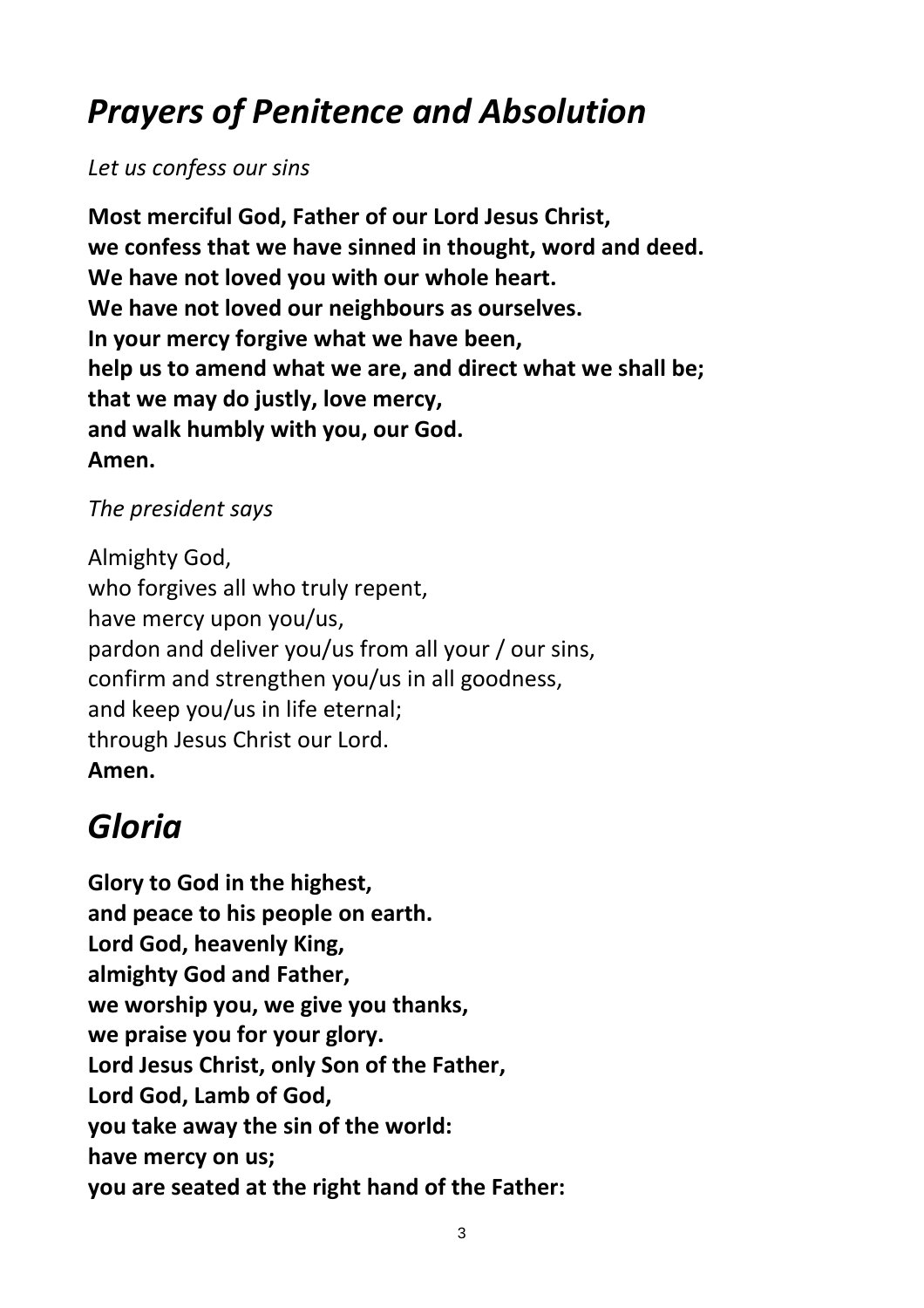**receive our prayer. For you alone are the Holy One, you alone are the Lord, you alone are the Most High, Jesus Christ, with the Holy Spirit, in the glory of God the Father. Amen.**

## *The Collect (The collect is the prayer of the day)*

*The president introduces a period of silent prayer with the words 'Let us pray' or a more specific bidding, the prayer ends with, Amen*

Let us Pray

Almighty God, you have created the heavens and the earth and made us in your own image: teach us to discern your hand in all your works and your likeness in all your children; through Jesus Christ your Son our Lord, who with you and the Holy Spirit reigns supreme over all things, now and for ever.

## *The Ministry of the Word*

## *Gospel Reading*

*When the Gospel is announced the reader says.*

Hear the Gospel of our Lord Jesus Christ according to N. **Glory to you, O Lord.**

**John 1.1-14**

#### **The Gospel According to**

#### **John**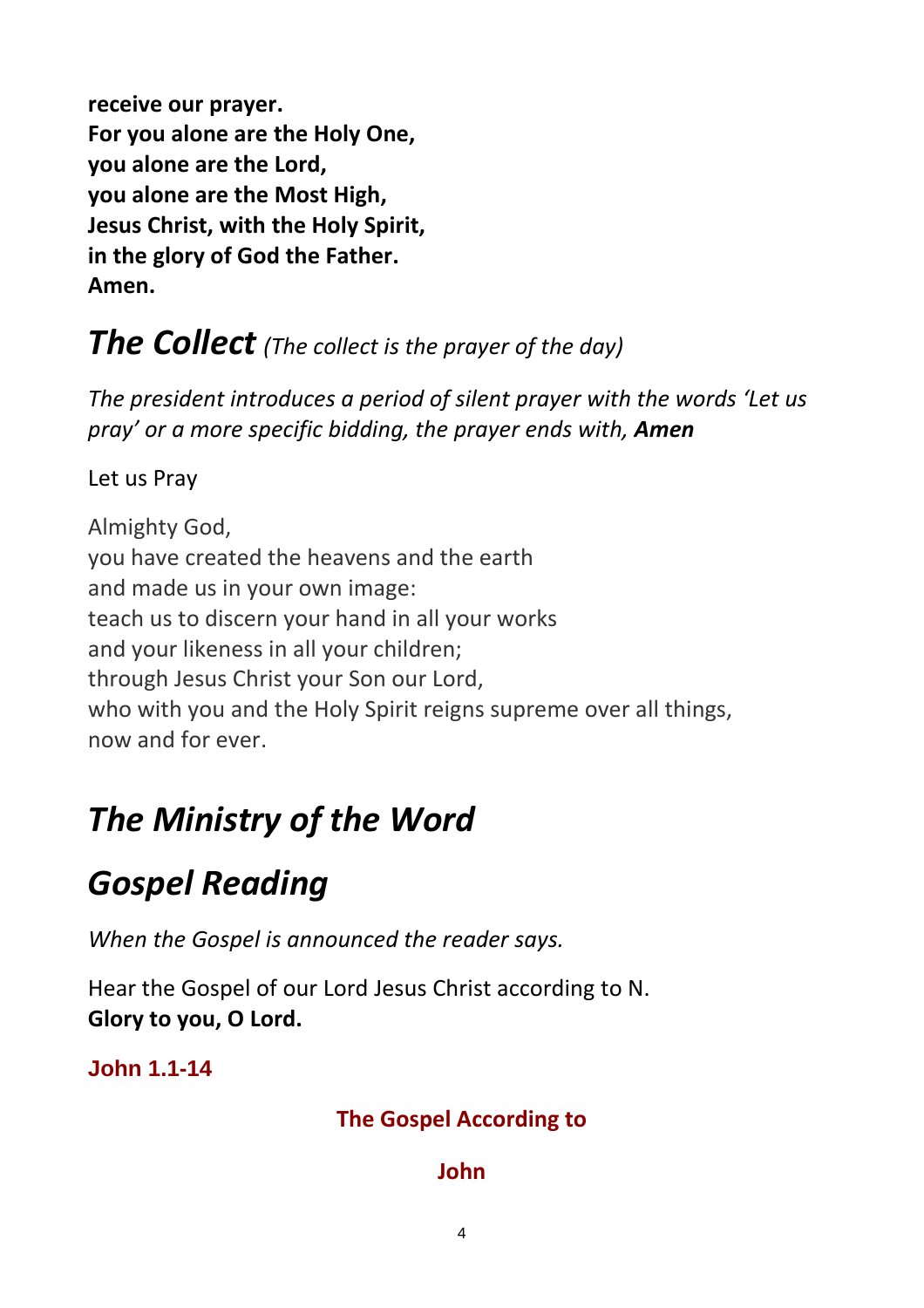1In the beginning was the Word, and the Word was with God, and the Word was God. <sup>2</sup>He was in the beginning with God. <sup>3</sup>All things came into being through him, and without him not one thing came into being. What has come into being  $4$ in him was life, and the life was the light of all people. <sup>5</sup>The light shines in the darkness, and the darkness did not overcome it.

6 There was a man sent from God, whose name was John. <sup>7</sup>He came as a witness to testify to the light, so that all might believe through him.  $8$ He himself was not the light, but he came to testify to the light. <sup>9</sup>The true light, which enlightens everyone, was coming into the world.

10 He was in the world, and the world came into being through him; yet the world did not know him.  $^{11}$ He came to what was his own, and his own people did not accept him.  $^{12}$ But to all who received him, who believed in his name, he gave power to become children of God, <sup>13</sup>who were born, not of blood or of the will of the flesh or of the will of man, but of God.

14 And the Word became flesh and lived among us, and we have seen his glory, the glory as of a father's only son, full of grace and truth.

This is the Gospel of the Lord. **Praise to you, O Christ.**

### *Sermon*

*we stand to say the Nicene Creed, or another affirmation of faith*

## *The Creed*

**We believe in one God, the Father, the Almighty, maker of heaven and earth, of all that is, seen and unseen. We believe in one Lord,**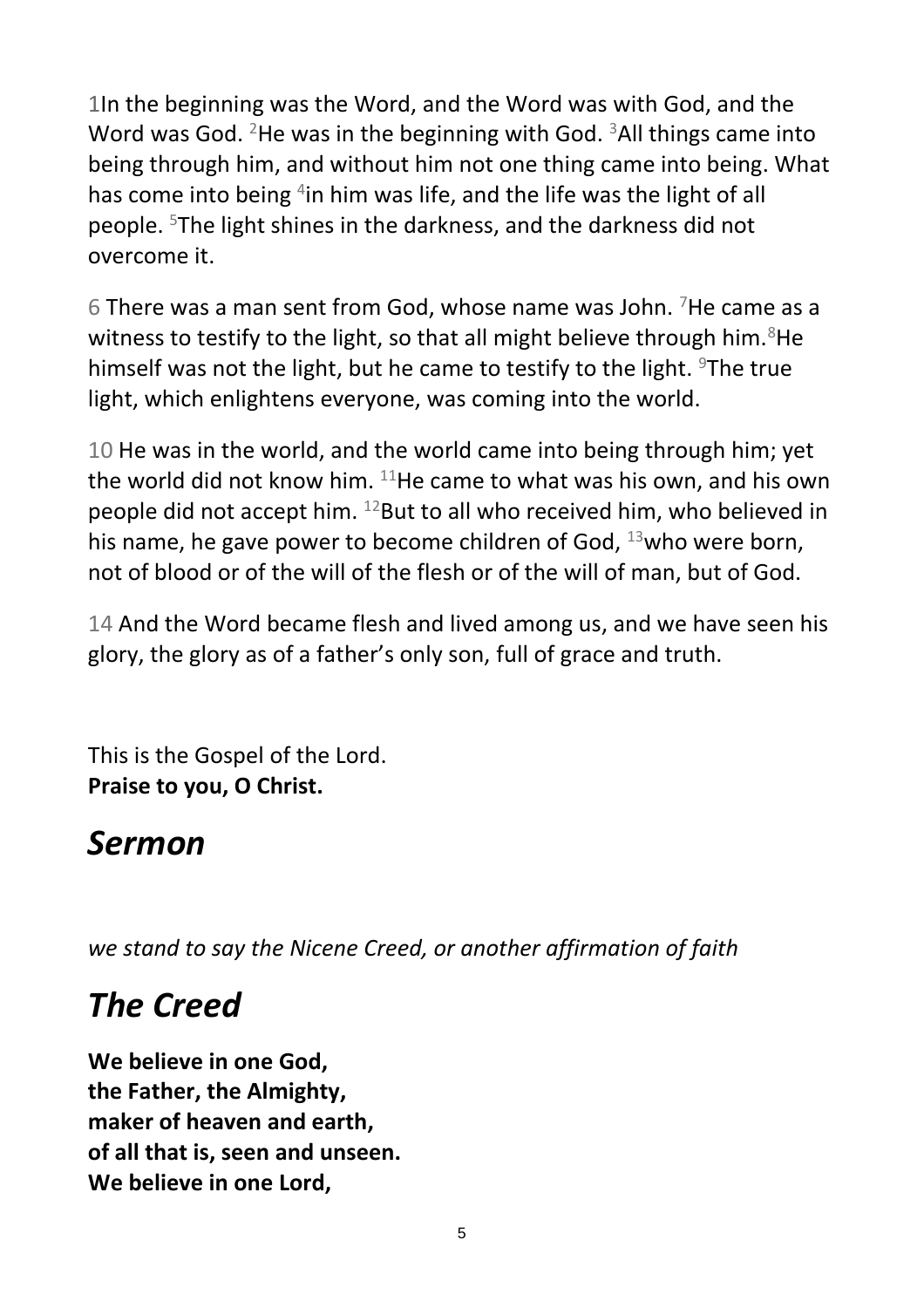**Jesus Christ, the only Son of God, eternally begotten of the Father, God from God, Light from Light, true God from true God, begotten, not made, of one Being with the Father; through him all things were made. For us and for our salvation he came down from heaven, was incarnate of the Holy Spirit and the Virgin Mary and was made man. For our sake he was crucified under Pontius Pilate; he suffered death and was buried. On the third day he rose again in accordance with the Scriptures; he ascended into heaven and is seated at the right hand of the Father. He will come again in glory to judge the living and the dead, and his kingdom will have no end. We believe in the Holy Spirit, the Lord, the giver of life, who proceeds from the Father, and the Son who with the Father and the Son is worshipped and glorified, who has spoken through the prophets. We believe in one holy catholic and apostolic Church. We acknowledge one baptism for the forgiveness of sins. We look for the resurrection of the dead, and the life of the world to come. Amen.**

## *Prayers of Intercession*

*Responses as announced or*

Lord in your mercy, **Hear our prayer**

*And at the end this or similar*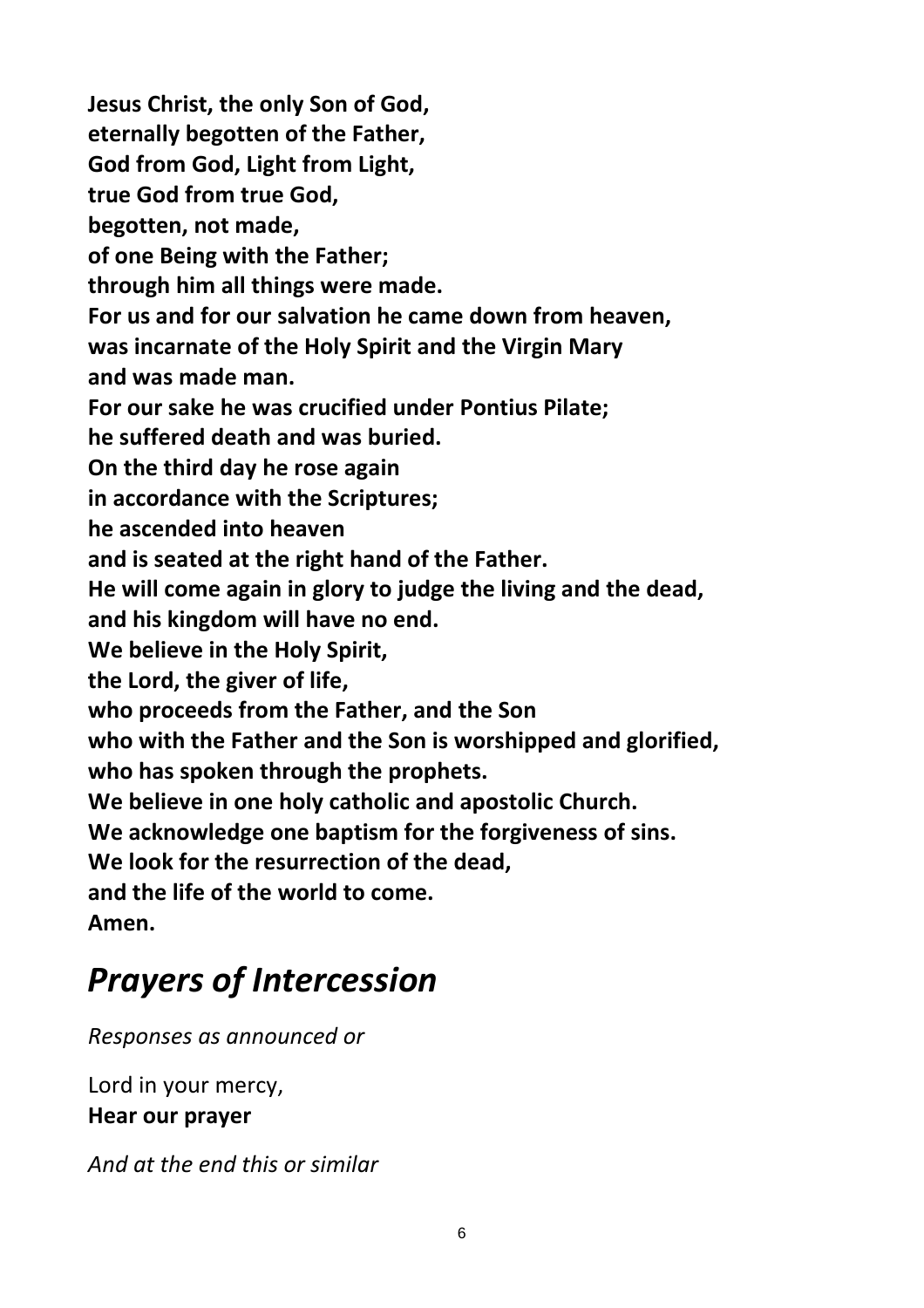**Merciful Father, accept these prayers for the sake of your Son, our Saviour Jesus Christ. Amen.**

## *The Lords Supper*

## *The Peace*

*The President may use an introduction to the peace*

The peace of the Lord be always with you **and also with you.**

Let us offer one another a sign of peace.

*All may exchange a sign of peace.*

## *Preparation of the Table*

*The gifts of the people may presented. The table is prepared and bread and wine are placed upon it. The president takes the bread and wine.*

## *The Eucharistic Prayer*

The Lord be with you

*All* **and also with you.**

Lift up your hearts.

*All* **We lift them to the Lord.**

Let us give thanks to the Lord our God.

*All* **It is right to give thanks and praise.**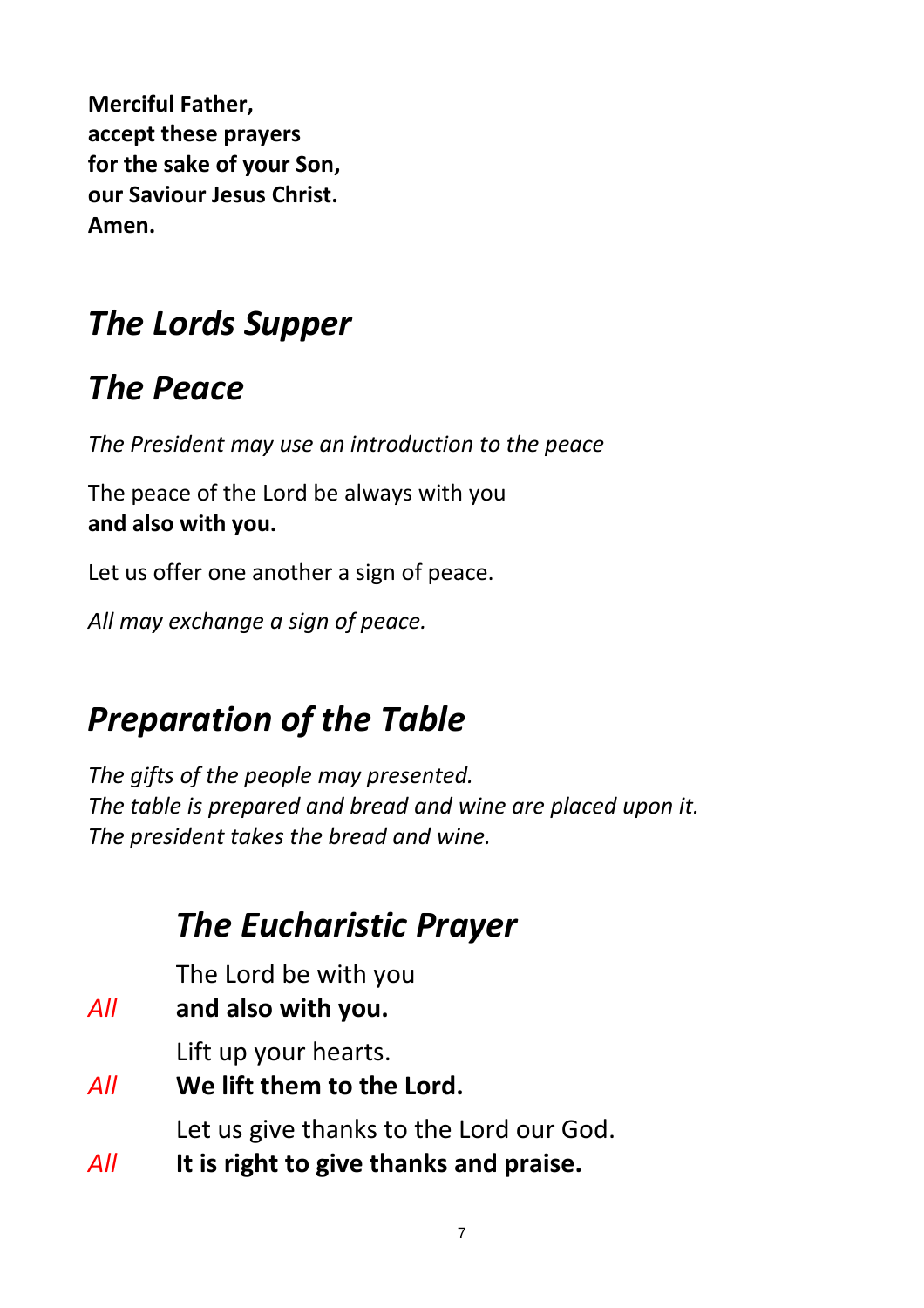Father, we give you thanks and praise through your beloved Son Jesus Christ, your living Word, through whom you have created all things; who was sent by you in your great goodness to be our Saviour.

By the power of the Holy Spirit he took flesh; as your Son, born of the blessed Virgin, he lived on earth and went about among us; he opened wide his arms for us on the cross; he put an end to death by dying for us; and revealed the resurrection by rising to new life; so he fulfilled your will and won for you a holy people.

Therefore with angels and archangels, and with all the company of heaven, we proclaim your great and glorious name, for ever praising you and *saying*:

*All* **Holy, holy, holy Lord, God of power and might, heaven and earth are full of your glory. Hosanna in the highest. Blessed is he who comes in the name of the Lord. Hosanna in the highest.**

> Lord, you are holy indeed, the source of all holiness; grant that by the power of your Holy Spirit, and according to your holy will, these gifts of bread and wine may be to us the body and blood of our Lord Jesus Christ; who, in the same night that he was betrayed, took bread and gave you thanks; he broke it and gave it to his disciples, saying: Take, eat; this is my body which is given for you; do this in remembrance of me.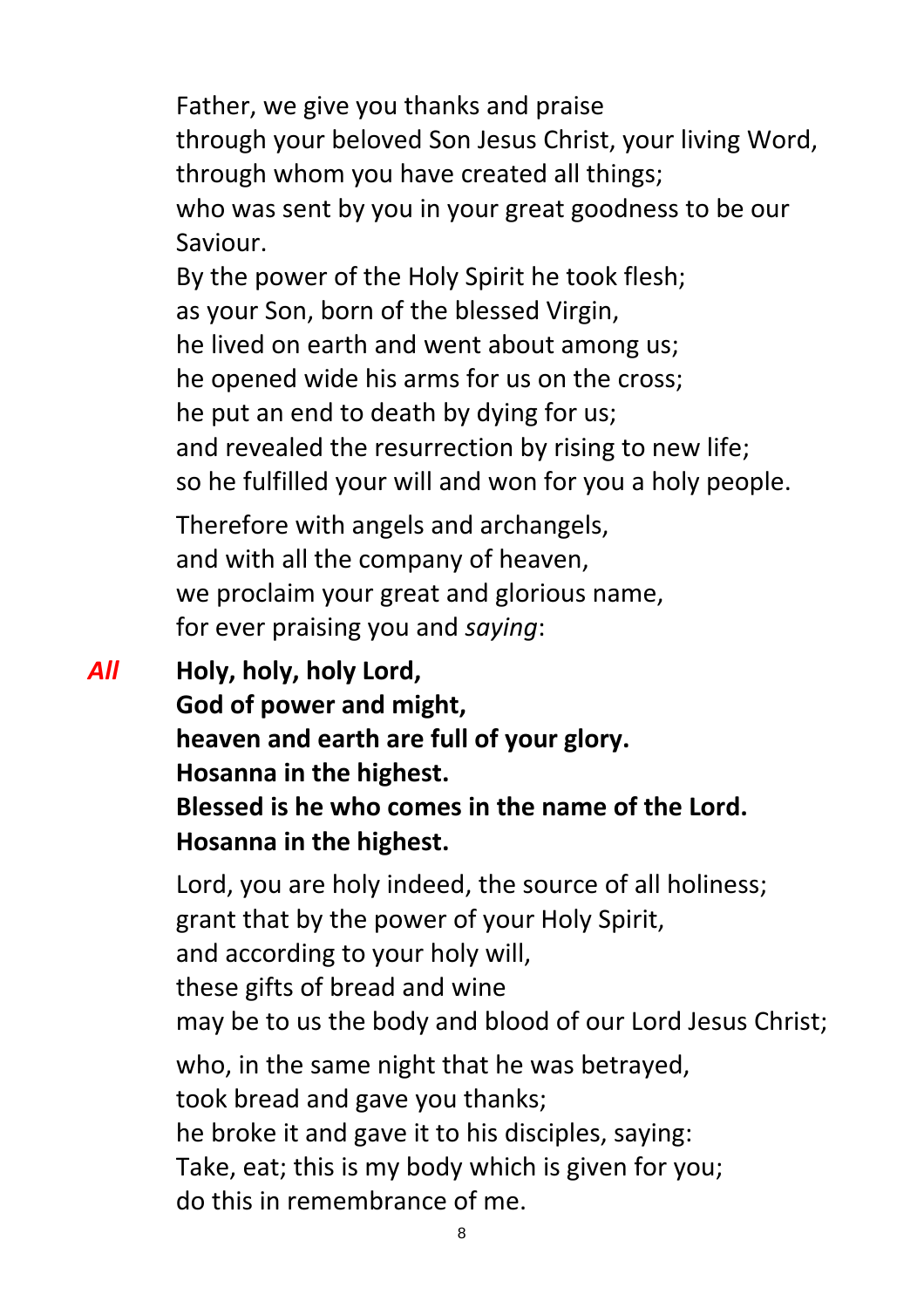In the same way, after supper he took the cup and gave you thanks; he gave it to them, saying: Drink this, all of you; this is my blood of the new covenant, which is shed for you and for many for the forgiveness of sins. Do this, as often as you drink it, in remembrance of me.

*[Great is the mystery of faith:]*

**Christ has died: Christ is risen: Christ will come again.**

*[Christ is the bread of life:]*

*[Jesus Christ is Lord:]*

**Lord, by your cross and resurrection you have set us free. You are the Saviour of the world.** 

*[Praise to you, Lord Jesus:]*

**When we eat this bread and drink this cup, we proclaim your death, Lord Jesus, until you come in glory.**

**Dying you destroyed our death, rising you restored our life; Lord Jesus come**

And so, Father, calling to mind his death on the cross, his perfect sacrifice made once for the sins of the whole world; rejoicing in his mighty resurrection and glorious ascension, and looking for his coming in glory, we celebrate this memorial of our redemption. As we offer you this our sacrifice of praise and thanksgiving, we bring before you this bread and this cup and we thank you for counting us worthy to stand in your presence and serve you.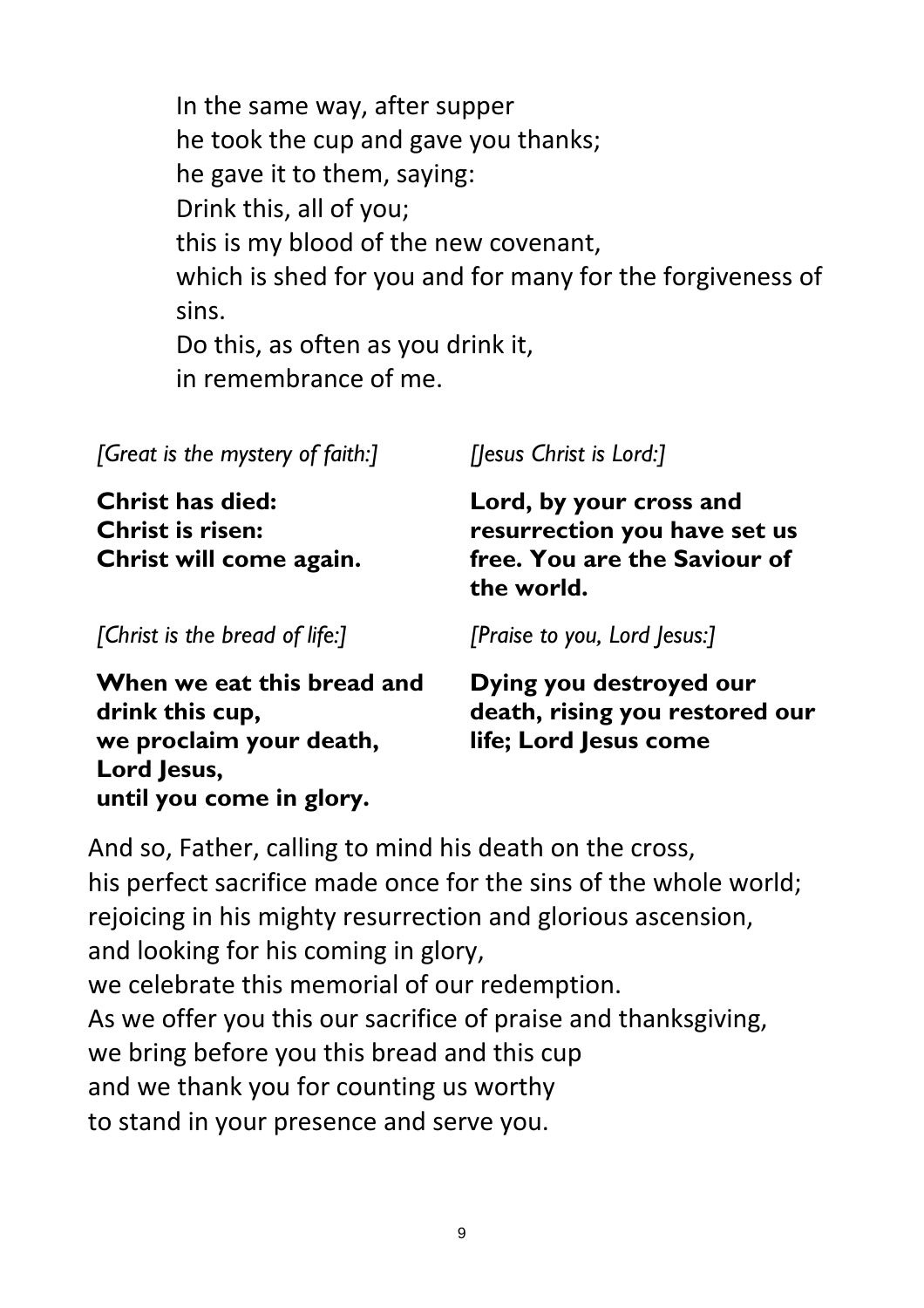Send the Holy Spirit on your people and gather into one in your kingdom all who share this one bread and one cup, so that we, in the company of [*N and*] all the saints, may praise and glorify you for ever, through Jesus Christ our Lord; by whom, and with whom, and in whom,

in the unity of the Holy Spirit, all honour and glory be yours, almighty Father, for ever and ever.

*All* **Amen.**

## **The Lord's Prayer**

*As our Saviour taught us, so we pray:*

**Our Father in heaven, hallowed be your name, your kingdom come, your will be done, on earth as in heaven. Give us today our daily bread. Forgive us our sins as we forgive those who sin against us. Lead us not into temptation**

**but deliver us from evil. For the kingdom, the power, and the glory are yours now and for ever. Amen.**

*Let us pray with confidence as our Saviour taught us:*

**Our Father, who art in heaven, hallowed be thy name; thy kingdom come; thy will be done; on earth as it is in heaven. Give us this day our daily bread. And forgive us our trespasses as we forgive those who trespass against us. And lead us not into temptation; but deliver us from evil. For thine is the kingdom, the power and the glory For ever and ever. Amen**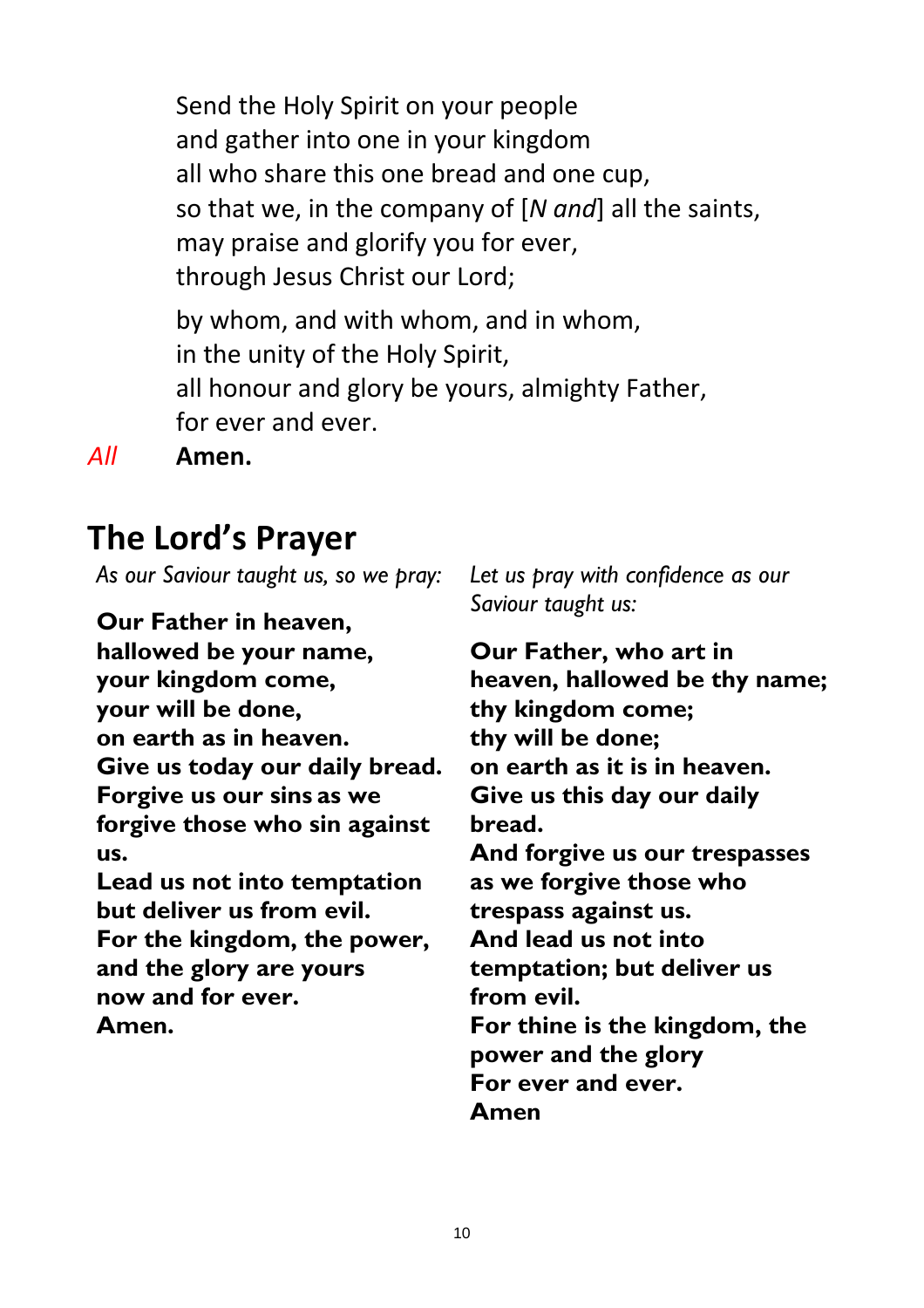## *Breaking of the Bread*

We break this bread to share in the body of Christ.

**Though we are many, we are one body, because we all share in one bread.**

*The president breaks the consecrated bread.*

## *Giving of Communion*

Draw near with faith. Receive the body of our Lord Jesus Christ which he gave for you, and his blood which he shed for you. Eat and drink in remembrance that he died for you, and feed on him in your hearts by faith with thanksgiving.

*The president gives the invitation to communion*

**We do not presume to come to this your table, merciful Lord, trusting in our own righteousness, but in your manifold and great mercies. We are not worthy so much as to gather up the crumbs under your table. But you are the same Lord whose nature is always to have mercy.**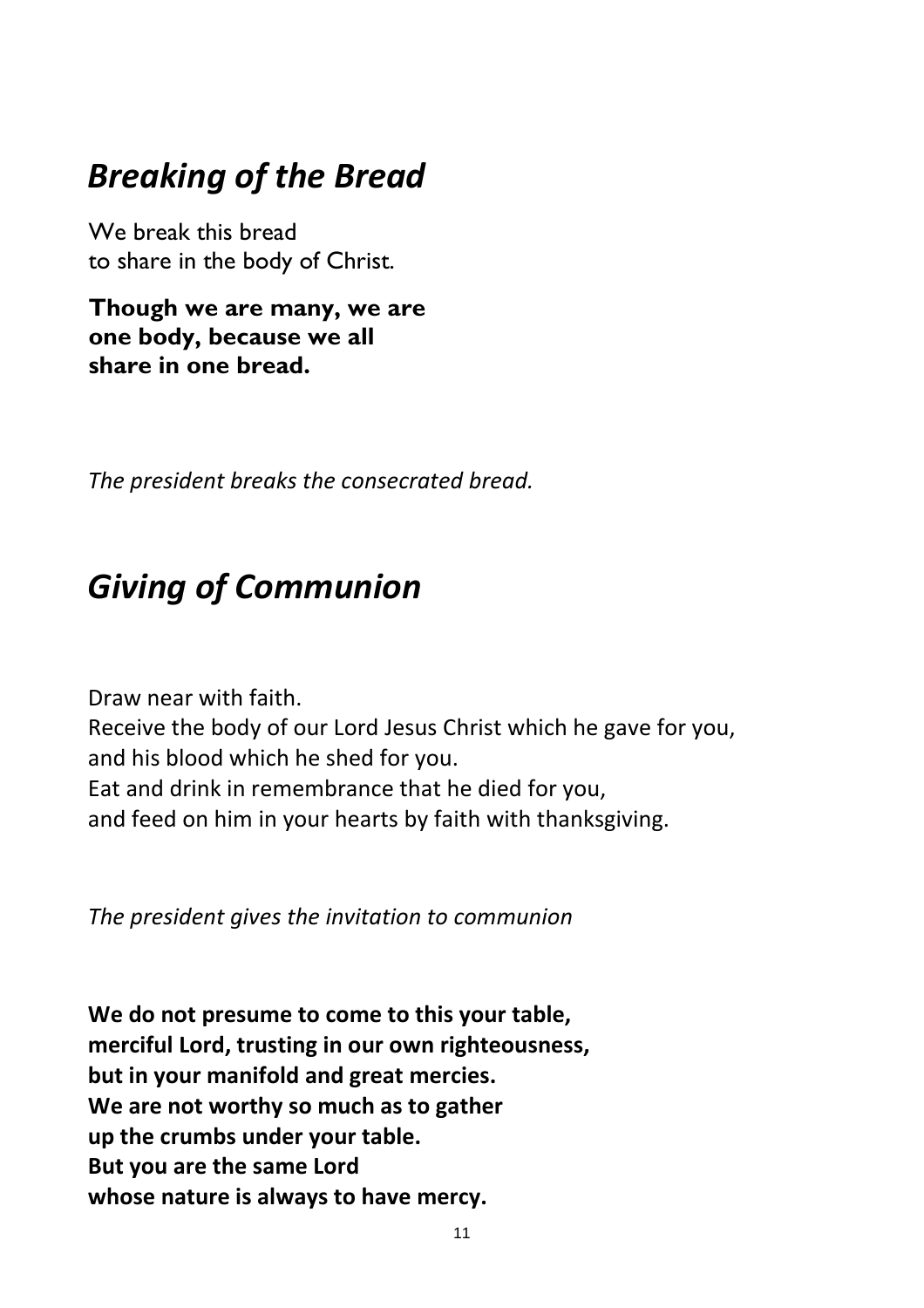**Grant us therefore, gracious Lord, so to eat the flesh of your dear Son Jesus Christ and to drink his blood, that our sinful bodies may be made clean by his body and our souls washed through his most precious blood, and that we may evermore dwell in him and he in us.**

**Amen.**

*The Agnus Dei may be said or sung*

**Lamb of God, you take away the sin of the world, have mercy on us.**

**Lamb of God, you take away the sin of the world, have mercy on us.**

**Lamb of God, you take away the sin of the world, grant us peace.**

*The president and people receive communion. These words of distribution may be said and the communicant replies*

The body of Christ /The blood of Christ

#### **Amen.**

## *Prayer after Communion*

*Silence is kept.*

**Almighty God, we thank you for feeding us with the body and blood of your Son Jesus Christ. Through him we offer you our souls and bodies to be a living sacrifice. Send us out in the power of your Spirit to live and work**